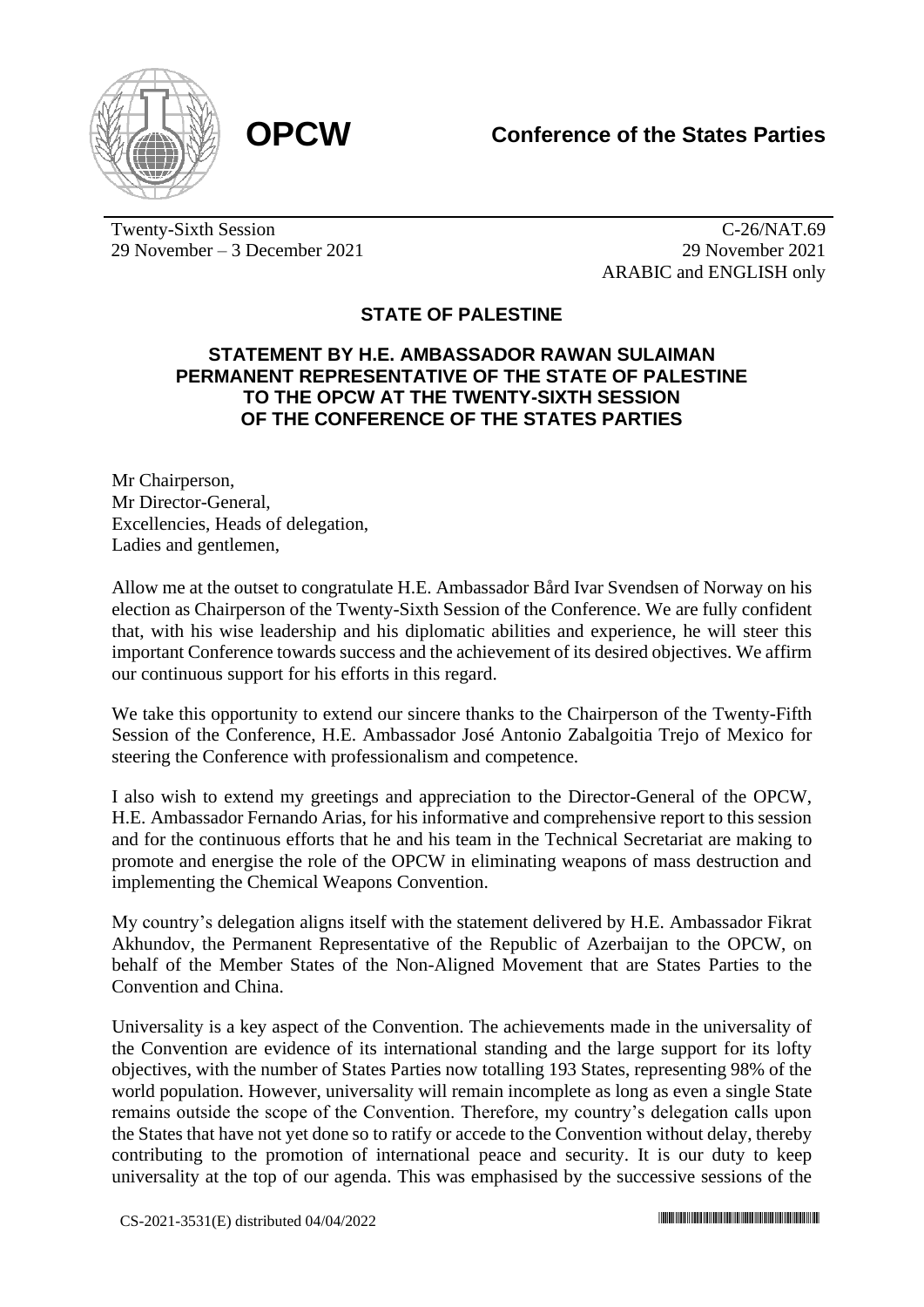C-26/NAT.69 page 2

Conference, including the Special Session of the Conference of the States Parties to Review the Operation of the Chemical Weapons Convention, which reviewed the action plan regarding universality, reaffirmed its terms of reference, and urged the remaining States not Party to the Convention to join it. In particular, they stressed that the universality of the Convention is necessary to achieve its objectives, including enhancing the security of the States Parties, as well as international peace and security. Thus, the effectiveness of the Convention rests upon the absolute universality of its implementation.

The State of Palestine firmly believes that achieving true peace in the Middle East begins with making the region free of all weapons of mass destruction, including chemical weapons. Israel is the only State that possesses an enormous stockpile of these deadly weapons and continues to use weapons against unarmed Palestinian civilians. Therefore, the immunity granted to Israel, the illegal occupying power, must stop. Israel must be demanded to accede promptly to the Convention and to comply fully with all its provisions, rather than just sign it without acceding to it, as this is granting Israel some rights without any obligations, while keeping it immune and protected from all forms of accountability.

The OPCW's efforts to achieve significant progress in all aspects of international cooperation are in need of continuous support from all Parties. In addition to capacity-building activities for the implementation of Articles VII and X of the Convention, continuous support is needed for measures relating to international cooperation. These measures are required in the area of chemical activities for purposes not prohibited under the Convention, in order to advance the technological development of all States Parties. In this regard, there is an urgent need for a discussion within the OPCW policy-making organs on the implementation of Article XI of the Convention to ensure that a strategy is developed which would include an action plan for implementing Article XI of the Convention and allow for conducting systematic needs assessments in that area and periodic evaluations of these programmes, in order to improve their effectiveness and sustainable impact, while taking into consideration on the whole all activities undertaken by the Organisation in the area of international cooperation to implement the Convention. This would also allow for the full application of the components of the agreed framework for the full implementation of Article XI of the Convention, including national capacity building in the safe use of chemicals for purposes not prohibited thereunder; promoting cooperation and experience sharing among scientific communities, academic institutions, the chemical industry, non-governmental organisations, and regional and international institutions; enhancing the effectiveness of the ongoing international cooperation programmes of the OPCW, as well as the measures taken by States Parties and the OPCW to facilitate the peaceful exchange of chemicals, equipment, and scientific and technical information relating to the development and application of chemistry, in accordance with the provisions of the Convention. The transfer of substantial funds in excess of EUR 2 million from the International Cooperation and Assistance Programme since 2015 is a cause for concern. This Programme is important for developing Member States of the OPCW. Unfortunately, this policy of reducing the budget allocations for the Programme started seven years ago. The reduction needs to be compensated and redressed by looking into the practical options available, including keeping unused funds from the International Cooperation and Assistance Programme in the special fund. In this regard, the full, effective, and non-discriminatory implementation of Article XI of the Convention is paramount.

Furthermore, the State of Palestine stresses the importance of training courses and awareness programmes in attaining the objectives of the Convention which lays emphasis on economic and technological development and international cooperation in the field of chemical activities